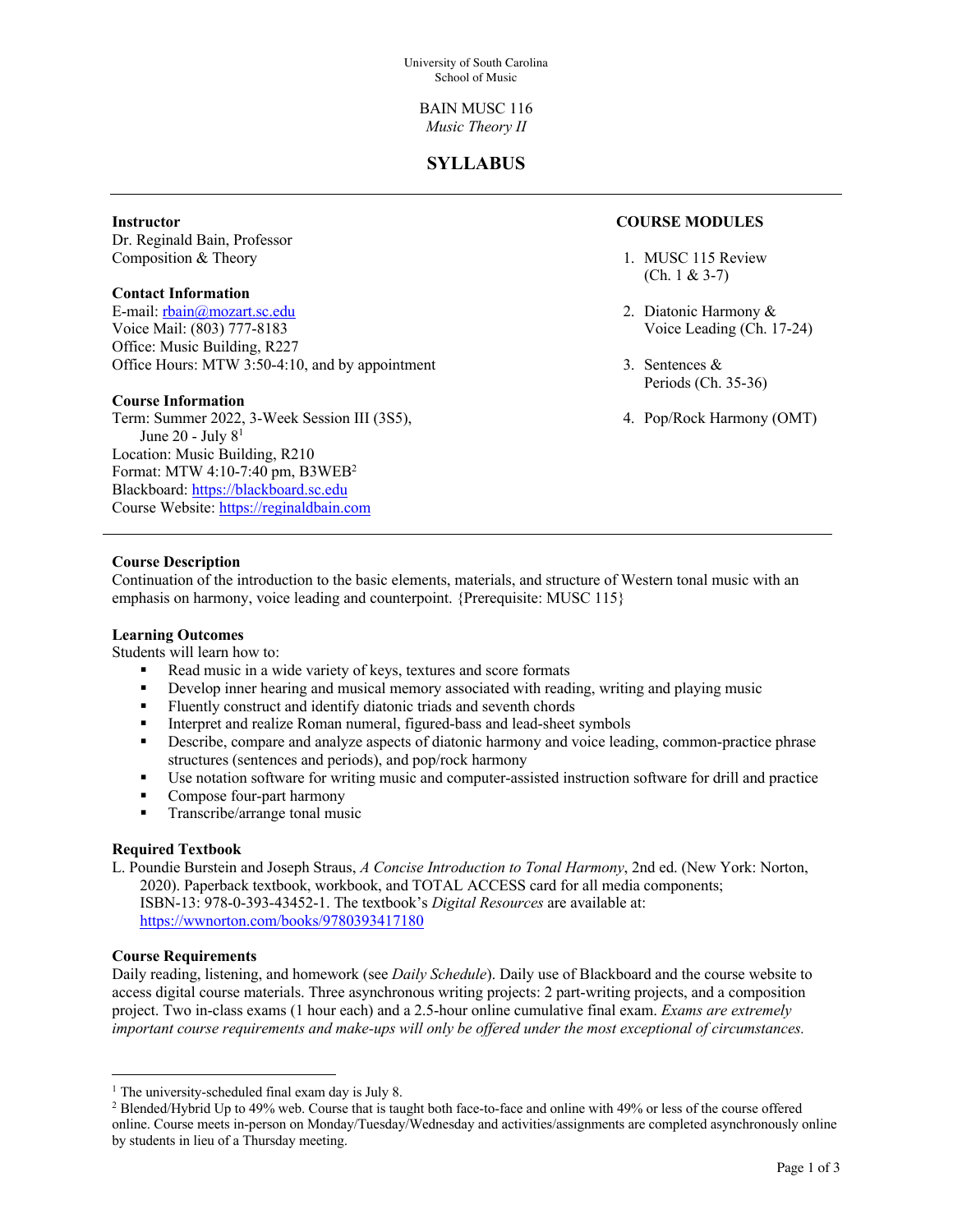#### *I am always happy to help you. Please don't hesitate to ask for help. The earlier you ask for assistance the better.*

#### **Technical Requirements**

A computer, Web access, and a university-provided Blackboard account are required to access course materials, complete digital assignments, and submit project work in Blackboard. A free copy of MuseScore is required to complete the three writing projects (see *Writing Projects*).

#### **Homework Polices**

All handwritten work must be done in pencil (pen is NOT acceptable). Homework due dates are available in the *Daily Schedule* and in Blackboard. Late work cannot be accepted – except in the case of an *excused absence*. Work that is not submitted is averaged into the student's grade using a score of zero. In the case of an *excused* or *extended absence*, please make arrangements with me via e-mail to make up any missed work.

#### **Attendance Policy**

This course will follow the university's *Attendance Policy* which is available online at:

https://academicbulletins.sc.edu/undergraduate/policies-regulations/undergraduate-academic-regulations/

#### **University Policies and Student Services**

Information about the university's **academic integrity** policy, **Student Disability Resource Center** (SDRC), and **other student services** is available on the course website (see *Links for Students*). If you are registered with the SDRC, please be sure that I receive a copy of your accommodation letter during the first week of class so I may work with you (and with SDRC as necessary) to make sure your accommodations are met. The SDRC is located in Close-Hipp, Suite 102. You may reach the SDRC via e-mail sadrc@mailbox.sc.edu, or phone 777-6142. More information is available online at:

<https://sc.edu/about/offices\_and\_divisions/student\_disability\_resource\_center/index.php>.

#### **Classroom Policies**

I am committed to making each day we meet a safe, active, focused, positive, and distraction-free learning environment for everyone in the class. I expect all students to follow the university guidelines for classroom *safety* and *acceptable conduct*, as well as the *classroom etiquette* guidelines below:

- For **current campus safety guidelines**, visit the *Novel Coronavirus (COVID-19) Landing Page*: <https://sc.edu/safety/coronavirus/>.
- Please do not enter the classroom while music is playing. You may enter the classroom (as quietly as possible) when the when the instructor indicates that the current active listening exercise has ended.
- Cell phones should be put in silent mode before the class begins and should typically be out of plain sight.
- The use of laptops and tablets can be a significant distraction to others. Please be sensitive to this fact and limit their potential for distraction by using your electronic devices only for classroom-related activities.
- During certain *active learning activities*, electronic devices will need to be stowed away.

#### **Grading Scale**

 $A = 90-100\%$ ;  $B = 85-89\%$ ;  $B = 80-84\%$ ;  $C = 75-79\%$ ;  $C = 70-74\%$ ;  $D = 65-69\%$ ;  $D = 60-64\%$ ;  $F = 0.59\%$ .

## **Grade Distribution**

| Homework and Class Participation                           | 20% |  |
|------------------------------------------------------------|-----|--|
| Two Exams (20% each)                                       | 40% |  |
| Final Exam                                                 | 20% |  |
| Part Writing Projects (5% ea.) & Composition Project (10%) | 20% |  |

*Please note that a minimum grade of 'C' is required for any course submitted for fulfillment of music major and music minor requirements.*